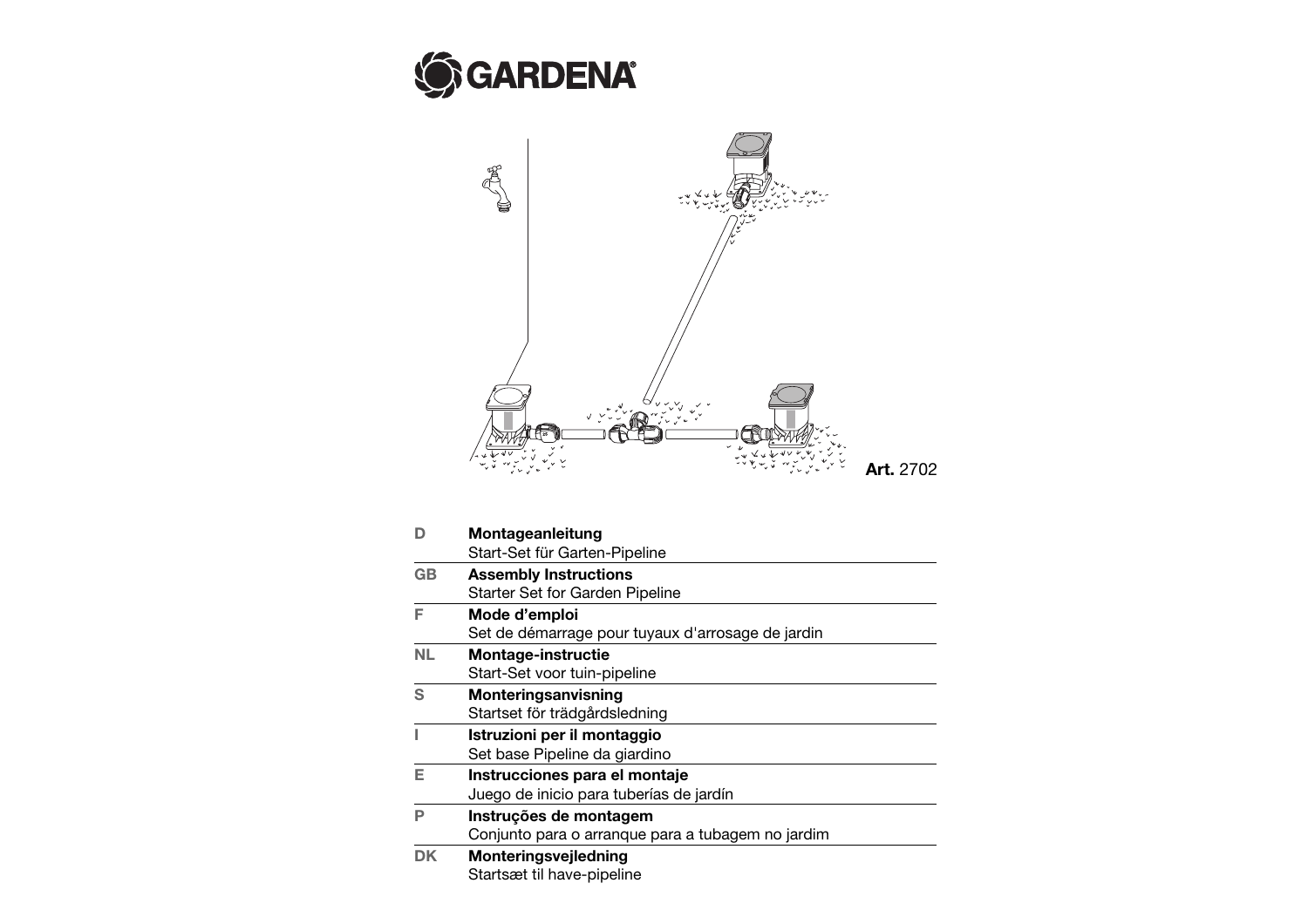



## D**Anlage montieren (A):**

- 1. Alle Teile der Anlage oberirdisch auslegen. Die 25 mm-Verlegerohre 1 können mit einer Gartenschere gekürzt werden.
- 2. Verbinder 2 auf die Gewinde der Anschlussdose (rot) 3 und Wassersteckdosen (grau) 4 schrauben.
- 3. Verlegerohre 1 bis zum Anschlag in die Verbinder 2 schieben **I** und Verbinder schließen **II**.

## G**Installing the system (A):**

- 1. Lay out all the parts of the system on the ground. The 25 mm Connecting Pipes  $\mathcal D$  can be cut to length with secateurs.
- 2. Screw the Connectors 2 on to the threads of the Connecting Point (red) 3 and Water Connectors (grey)  $\circled{4}$ .
- 3. Push the Connecting Pipes  $(1)$  into the Connectors 2 up to the stop **I** and close the Connectors **II**.

#### F**Montage de l'installation (A) :**

- 1. Disposer toutes les pièces de l'installation en surface. Les tuyaux de 25 mm peuvent ① être coupés à l'aide d'un sécateur.
- 2. Visser les écrous 2 sur les filetages du bloc d'alimentation (rouge) 3 et le raccord d'eau (gris) 4.
- 3. Insérez les tuvaux  $\mathbb O$  jusqu'en butée dans les écrous 2 **I** et vissez les raccords **II**.

## V**Installatie monteren (A):**

- 1. Alle delen van de installatie boven de grond neerleggen. De 25 mm-aanvoerbuizen 1 kunnen met een tuinschaar korter gemaakt worden.
- 2. Verbindingsstukken 2 op de schroefdraad van de aansluitdoos (rood) 3 en watercontactdoos  $(\text{griis})$  4 schroeven.
- 3. Aanvoerbuizen  $\mathbb O$  tot de aanslag in de verbindingsstukken 2 schuiven **I** en verbindingstukken sluiten **II**.

#### $\bullet$  Montera anläggning (A):

- 1. Placera ut anläggningens samtliga komponenter ovan jord. 25 mm-rören ① kan kortas med en trädgårdssax.
- 2. Skruva fast anslutningen 2 på anslutningsdosans gänga (röd) 3 och vattendosorna (grå)  $\widetilde{4}$ .
- 3. Skiut in rören  $\textcircled{1}$  till anslag, i anslutningen  $\textcircled{2}$  **I** och stäng anslutningen **II**.

## I**Montaggio dell'impianto (A):**

- 1. Posare tutte le parti dell'impianto sopra terra. I tubi di linea da 25 mm $\Omega$  possono essere accorciati con forbici da giardino.
- 2. Avvitare il connettore 2 sulla filettatura del raccordo interrato (rosso) 3 e della presa d'acqua (grigia) 4. 3. Inserire i tubi di linea  $\mathbb O$  nel connettore  $\mathbb O$  fino alla battuta **I** e chiudere il connettore **II**.

#### E**Cómo montar la instalación (A):**

- 1. Tienda todas las partes de la instalación por encima del suelo. Los tubos de conexión de 25 mm- $\circled$ se pueden acortar con unas tijeras de jardín.
- 2. Atornille el conector 2 en la rosca de la toma de conexión (rojo)  $\textcircled{3}$  y en las tomas de agua (gris)  $\textcircled{4}$ .
- 3. Deslice los tubos de conexión  $0$  en los conectores hasta el tope 2 **I** y cierre los conectores **II**.

#### P**Montar a instalação (A):**

- 1. Colocar todas as partes de instalação acima do solo. O tubo flexível de 25 mm  $\overline{0}$  pode ser cortadocom uma tesoura de jardinagem.
- 2. Aparafusar os elementos de ligação 2 sobre a rosca da tomada de ligação (vermelha) 3 e as tomadas para a água (cinzentas) 4.
- 3. Introduzir os tubos flexíveis  $\mathcal D$  nos elementos de união até ao batente 2 **I** e fechar os elementos de união **II**.

## Q**Montering af systemet (A):**

- 1. Udlæg alle systemets dele oven på jorden. 25 mm-rørene  $\mathcal D$  kan afkortes med en havesaks.
- 2. Skru forbindelsesstykket 2 på tilslutningsdåsens gevind(rød) 3, og på vandstikdåsen (grå) 4.
- 3. Skub udlægningsrørene  $\mathcal D$  ind i forbindelsesdelen 2 **I** til anslag, og luk forbindelsesdelen **II**.



## D**Anlage prüfen (B):**

Bei Dauerdruck die Schlauchverbindung mit Hahnanschlussstück Art. 1513 sichern.

- 4. Anschlussdose 3 (rot) über einen 19 mm (3/4")- Gartenschlauch mit dem Wasserhahn verbinden. **Achtung: Schlauch nicht zu kurz abschneiden, die Anschlussdose wird noch eingegraben.**
- 5. Anlage probelaufen lassen und alle Verbindungen auf Dichtheit prüfen.

## G**Test the system (B):**

Use a Tap Connector Art. 1513 to test the hose connection at sustained pressure.

- 4. Connect the Connecting Point 3 (red) to the tap using a 19 mm (3/4") garden hose. **Caution: Don't cut the hose too short, remember the Connecting Point has yet to be buried in the ground.**
- 5. Test run the system and check all connections for leaktightness.

#### F**Vérifier l'installation (B) :**

En cas de mise sous pression permanente, assurer le raccordement du tuyau sur le robinet d'alimentation art. 1513.

- 4. Raccorder le bloc d'alimentation 3 (rouge) au robinet d'eau par un tuyau d'arrosage de 19 mm (3/4"). **Attention : ne pas couper le tuyau trop court, le bloc d'alimentation doit pouvoir être enterré.**
- 5. Faire un essai de l'installation et vérifier l'étanchéité de tous les raccords.

## V**Installatie controleren (B):**

Bij permanente druk de slangverbinding met kraan-aansluitstuk art. 1513 beveiligen.

- 4. Aansluitdoos 3 (rood) via een 19 mm (3/4")-tuinslang met de waterkraan verbinden. **Attentie: de slang niet te kort afsnijden, de aansluitdoos wordt nog ingegraven.**
- 5. Installatie laten proeflopen en alle verbindingen op lekkage controleren.

## S**Kontrollera anläggningen (B):**

Säkra slanganslutningen med ett skruvstycke, artnr. 1513 om slangen är permanent trycksatt.

- 4. Anslut anslutningsdosan 3 (röd) med 19 mms (3/4")-trädgårdsslang till vattenkranen. **Observera: Skär inte av slangen för mycket, anslutningsdosan skall grävas ner.**
- 5. Provkör anläggningen och kontrollera att alla anslutningar är täta.

#### I**Verifica dell'impianto (B):**

In caso di pressione costante assicurare i tubi con il raccordo rubinetto art. 1513.

- 4. Collegare il raccordo interrato 3 (rosso) al rubinetto dell'acqua mediante un tubo da giardino di 19 mm (3/4").
- **Attenzione: non tagliare il tubo troppo corto perché il raccordo deve essere ancora interrato.**
- 5. Eseguire una prova di funzionamento dell'impianto e controllare la tenuta di tutti i collegamenti.

#### E**Cómo comprobar la instalación (B):**

En caso de presión continua asegure las uniones de los tubos con la pieza de empalme macho número 1513.

- 4. Conecte la toma de conexión 3 (rojo) mediante la manguera de jardín de 19 mm (3/4") con el grifo. **Atención: No corte el tubo demasiado corto, la toma de conexión todavía se debe enterrar.**
- 5. Haga una prueba de funcionamiento de la instalación y compruebe que todas las uniones sean estancas.

## P**Verificar a instalação (B):**

Fixar as uniões dos tubos flexíveis com a peça de ligação da torneira Art-No. 1513, se a pressão for constante.

4. Ligar a tomada de ligação 3 (vermelha) através de uma mangueira de jardim de 19 mm (3/4") com a torneira.

**Atenção: Não corte demasiado o tubo flexível, a tomada de ligação ainda será colocada debaixo da terra.**

5. Arrancar a instalação, arranque ensaio e verificar todas as ligações em relação à estanquicidade.

## Q**Kontrol af systemet (B):**

Ved permanent tryk fastgøres slangeforbindelsen med hanetilslutningsstykket, art. 1513.

- 4. Forbind tilslutningsdåsen 3 (rød) med vand-hanen via en 19 mm (3/4") haveslange. **OBS: Skær ikke slangen over, så den bliver for kort, tilslutningsdåsen skal graves ned.**
- 5. Prøvekør systemet, og kontrollér alle forbindelser for tæthed.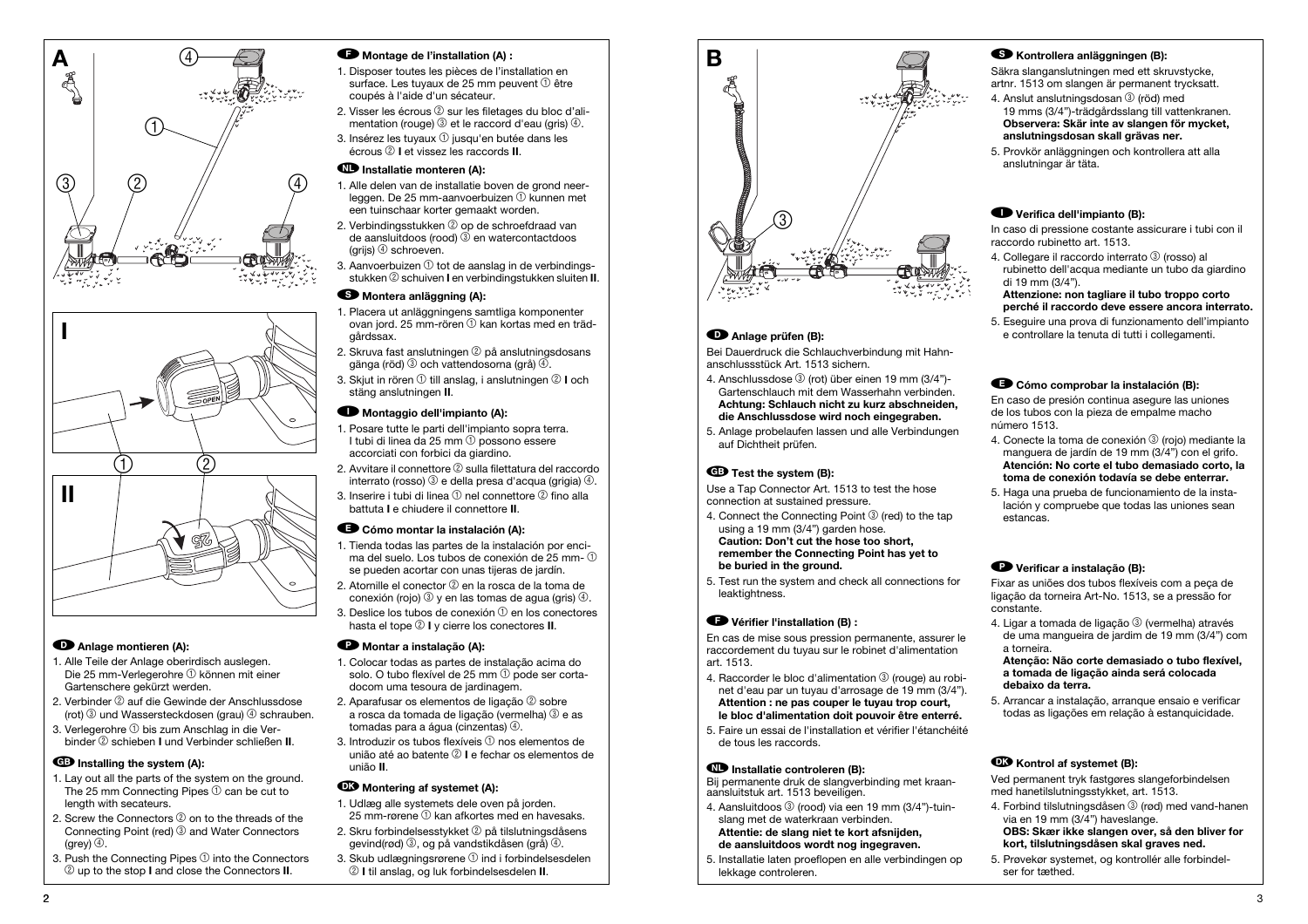

#### D**Anlage eingraben (C):**

- 6. Grassoden  $\mathbb G$  entlang der Verlegerohre  $\mathbb O$  mit einem Spaten V-förmig ausstechen und dabei Steine entfernen.
- 7. Anschlussdose 3 und Wassersteckdosen 4 mit Kies (10 cm  $x$  10 cm  $x$  10 cm)  $\circledcirc$  unterbauen und ebenerdig einbauen.
- 8. Graben wieder mit den Grassoden 5 verschließen.

#### G**Burying the system (C):**

- 6. Use a spade to dig out grass sods 5 along the line of the Connecting Pipes  $\circled{1}$  to form a Vee trench. Remove any stones that you find.
- 7. Place gravel under the Connecting Point 3 and Water Connectors 4. The gravel should be  $(10 \text{ cm} \times 10 \text{ cm} \times 10 \text{ cm})$   $\odot$ . Bring the tops of the equipment to ground level.
- 8. Fill the trench in again using the grass sods  $\circled{5}$ .

#### **Enterrer l'installation (C) :**

- 6. Réaliser une tranchée dans le gazon 5 en forme de vé à l'aide d'une bêche, le long des tuyaux posés  $\textcircled{1}$  et éliminer toutes les pierres.
- 7. Poser le bloc d'alimentation 3 et les blocs  $d'$ arrosage  $@$  sur un lit de gravier  $(10 \text{ cm} \times 10 \text{ cm} \times 10 \text{ cm})$   $\odot$  et les mettre au niveau du sol.
- 8. Refermer les tranchées avec les plaques de gazon 5.

#### V**Installatie ingraven (C):**

- 6. Graszoden  $\textcircled{\scriptsize{5}}$  langs de aanvoerbuizen  $\textcircled{\scriptsize{1}}$  met een schop V-vormig uitsteken en daarbij stenen verwijderen.
- 7. Onder de aansluitdoos 3 en watercontactdoos 4 grind (10 cm x 10 cm x 10 cm) ® leggen en op één vlak met de aarde inbouwen.
- 8. Sleuf weer met de graszoden 5 afsluiten.

#### S**Gräv ner anläggningen (C):**

- 6. Gräv ur gräset  $\textcircled{\scriptsize{5}}$  längs rören  $\textcircled{\scriptsize{1}}$  enligt bilden, med hjälp av en spade och ta bort stenar.
- 7. Lägg ner kiselstenar  $\textcircled{\scriptsize{6}}$  under anslutningsdosan  $\textcircled{\scriptsize{3}}$ och vattendosorna  $\overline{4}$  (10 cm x 10 cm x 10 cm) och se till att dosan ligger i markkanten.
- 8. Lägg tillbaka gräset 5.

## I**Interramento dell'impianto (C):**

- 6. Alzare le zolle di prato  $\textcircled{\scriptsize{5}}$  lungo i tubi di linea  $\textcircled{\scriptsize{1}}$ con una vanga a forma di V, rimuovendo man mano i sassi.
- 7. Interrare il raccordo  $\textcircled{3}$  e la presa d'acqua  $\textcircled{4}$ con ghiaia (10 cm x 10 cm x 10 cm)  $\circledcirc$  e installare a livello del suolo .
- 8. Chiudere nuovamente i buchi con le zolle di  $t = r \cdot a$  $(5)$

#### E**Cómo enterrar la instalación (C):**

- 6. Cave vaciando el trozo de césped 5 a lo largo de los tubos de conexión  $\mathcal D$  con una pala en forma de V y elimine las piedras.
- 7. Cimiente las tomas de conexión 3 y las tomas de agua  $\circledA$  con grava (10 cm x 10 cm x 10 cm)  $\circledB$ y efectúe el montaje a nivel de superficie.
- 8. Cierre los surcos con pedazos de césped 5 de nuevo.

#### P**Colar a instalação debaixo do solo (C):**

- 6. Abrir o relvado  $\textcircled{\tiny{5}}$  ao longo dos tubos flexíveis  $\textcircled{\tiny{1}}$ com uma pá em forma de V e retirar as pedras.
- 7. Colocar por baixo da tomada de ligação 3 e tomadas da água 4 com saibro (10 cm x 10 cm x 10 cm)  $\circledS$  e nivelar o solo.
- 8. Tapar a vala novamente com o relvado 5.

#### Q**Nedgravning af systemet (C):**

- 6. Stik græsrødderne 5 af i et V langs udlægningsrørene  $\mathcal D$  med en spade, og fiern samtidig eventuelle sten.
- 7. Understøt tilslutningsdåsen 3 og vandstikdåsen 4 med grus (10 cm x 10 cm x 10 cm) (6), og læg den i højde med jordoverfladen.
- 8. Dæk udgravningen igen med græsrødderne 5.

## D**Außerbetriebnahme:**

Die Entwässerungsventile öffnen sich, wenn der Wasserdruck der Anlage unter 0,5 bar sinkt. Über den Kies unter der Anschlussdose und den Wassersteckdosen kann das Wasser aus den Entwässerungsventilen leicht abfließen.

➞ Vor Frostbeginn die Verbindung zwischen Wasserhahn und Anschlussdose lösen. Die Anlage wird belüftet.

#### G**Decommissioning:**

The drain valves will open when the water pressure in the system falls below 0.5 bar. Water can easily drain away from the drain valves through the gravel under the Connecting Point and the Water Connectors.

 $\rightarrow$  Before the onset of frost, undo the connection between the tap and the Connecting Point. The system will fill with air.

#### F**Mise hors service :**

Les valves de purge s'ouvrent, lorsque la pression d'eau de l'installation descend en dessous de 0,5 bar. L'eau peut facilement s'écouler par les valves de purge sur le gravier sous le bloc d'alimentation et les blocs d'arrosage.

➞ Enlever le tuyau de liaison entre le robinet et le bloc d'alimentation avant le début de la période de gel. L'installation est purgée.

#### V**Buiten bedrijf stellen:**

De ontwateringventielen gaan open als de waterdruk van de installatie onder 0,5 bar daalt. Via het grind onder de aansluitdoos en de watercontactdoos kan het water uit de ontwateringventielen eenvoudig wegvloeien.

➞ Voor vorstbegin de verbinding tussen de waterkraan en de aansluitdoos loskoppelen. De installatie wordt geventileerd.

## $\bullet$  Ta ur drift:

Dräneringsventilerna öppnas när vattentrycket i anläggningen sjunker under 0,5 bar. Vattnet kan rinna bort genom dräneringsventilerna via kiselstenarna under anslutningsdosan och vattendosorna.

➞ Lossa förbindelsen mellan vattenkranen och anslutningsdosa vid frostfara. Anläggningen avluftas.

#### I**Arresto:**

Le valvole di drenaggio si aprono quando la pressione dell'acqua dell'impianto scende sotto i 0,5 bar. L'acqua può defluire con facilità dalle valvole di drenaggio sulla ghiaia al di sotto del raccordo e della presa d'acqua interrati.

➞ Prima dell'inizio del periodo freddo allentare il collegamento tra il rubinetto dell'acqua e il raccordo. L'impianto verrà aerato.

#### E**Puesta fuera de servicio:**

Las válvulas de evacuación se abren cuando la presión del agua de la instalación desciende por debajo de 0,5 bar. El agua de las válvulas de evacuación se puede escurrir con facilidad mediante la grava bajo las tomas de conexión y las tomas de agua.

➞ Afloje la unión entre el grifo y la toma de conexión antes de que empiecen las heladas. La instalación se ventila.

## P**Colocação fora de serviço**

As válvulas de descarga de água abrem, quando a pressão da água na instalação for inferior a 0,5 bar. Através do saibro por baixo da tomada de ligação e das tomadas de água, a água das válvulas de descarga de água pode evacuar facilmente.

➞ Antes do período de congelação desapertar as uniões entre a torneira e a tomada de ligação. A instalação é ventilada.

## Q**Driftsstop:**

Drænventilerne åbnes, når systemets vandtryk falder til under 0,5 bar. Mellem gruset og tilslutningsdåsen og vandstikdåsen kan der let løbe vand ud af drænventilerne.

➞ Løs forbindelsen mellem vandhanen og tilslutningsdåsen, før frosten sætter ind. Systemet udluftes.